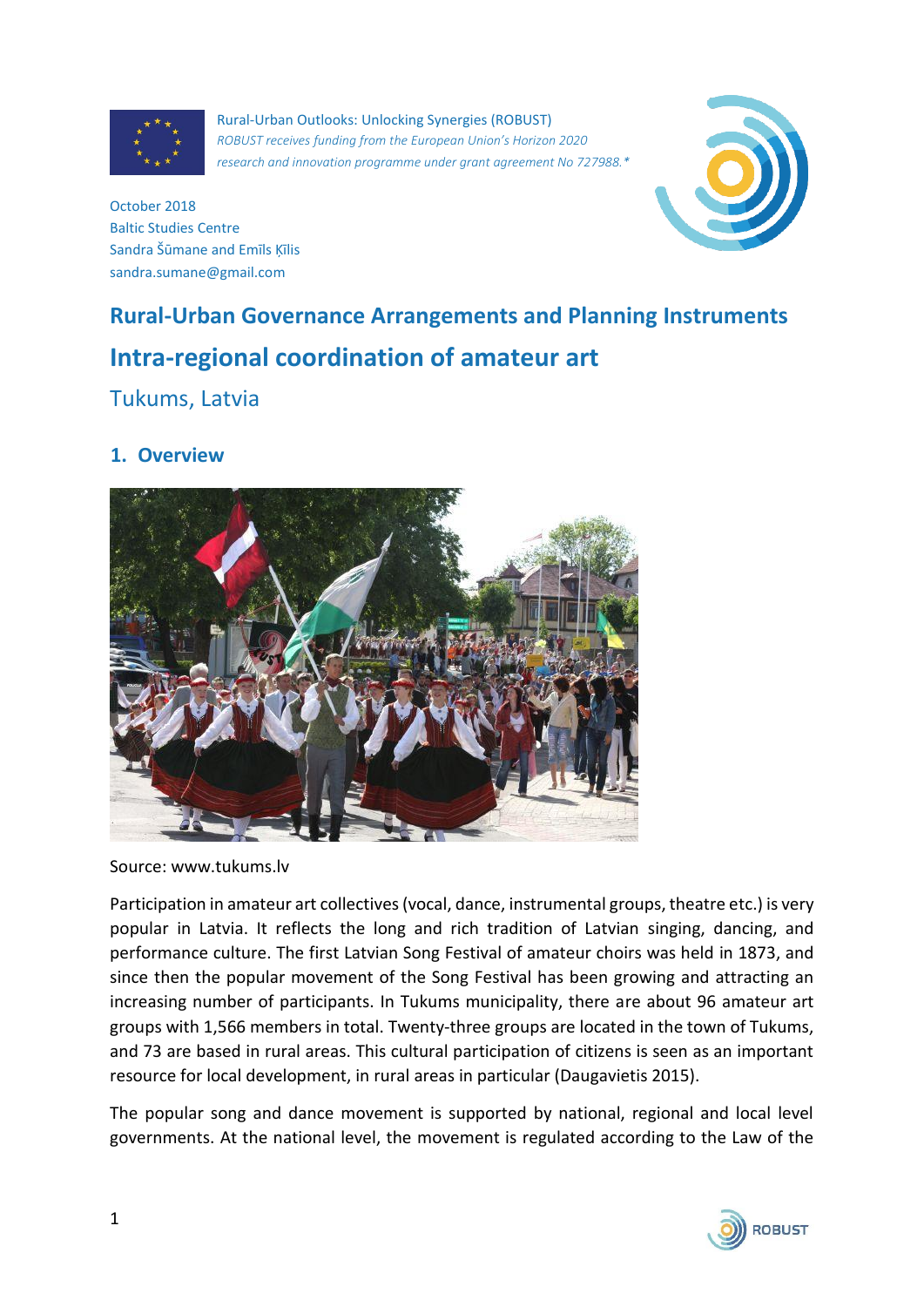Song and Dance festival<sup>1</sup>, which aims to preserve the movement, and defines the state's and regions' financial and organisational responsibilities. At the regional level, several institutions are involved in the governance of the movement: Tukums municipality council (the Department of Culture, Sport and Public relations, in particular), a regional coordinator of amateur art, parish administrations, local cultural houses and amateur collectives.

Tukums municipality council considers that better coordination of amateur art within the municipality is needed for the sake of better quality and more resources-efficient cultural life in the region. This requires better cooperation and exchange of experiences between rural and urban amateur art groups, their managers and local administrations, as well as an increased flow of amateur art "consumers" within the region. It is planned to address these issues in the regional cultural strategy, initiated by Tukums municipality and to be developed as part of ROBUST.

### **2. Main Challenges**

The central challenge to be addressed as part of ROBUST is how to effectively manage and coordinate the currently fragmented, yet vibrant, bottom-up amateur art movement at the regional level. As indicated above, there are many amateur art groups in Tukums municipality. Financially supported by the region and the state, they are spread all over the region, most often attached to local cultural houses and schools. But there is poor coordination within the movement, with many competing groups and often overlapping events. Such fragmentation leads to an inefficient use of collective resources, limits intra-regional connections and cooperation, and hampers the development of a cultural community in the region. The municipal council wishes to introduce a more centralised approach to the governance of cultural life in the region, including better coordination within the amateur art movement. Local rural communities, in turn, prefer to keep their autonomy in deciding on and organising their amateur art groups.

#### **3. Main Insights**

### 3.1. Insights related to the broad area of "network governance"

A wide range of actors from various public and private sectors are involved in the multilevel governance of amateur art in Tukums municipality (See Figure 1). At the local level, these include collectives from various amateur art sectors, their managers, as well as local administrative councils and institutions (i.e., cultural houses, schools), which provide organisational and technical support to amateur groups. At the regional level, the municipality provides financial support (e.g., salaries, transport, costumes, etc.) and organisational support (organises cultural events etc.); the song and dance movement's coordinators and a recently established multi-stakeholder group are also involved. At the inter-regional level, there are agreements between the regional councils about

 $1$  The Song and Dance Festival is the central event of amateur art movement in Latvia, taking place every five years. The event is UNESCO Masterpiece of the Oral and Intangible Heritage of Humanity.



**.**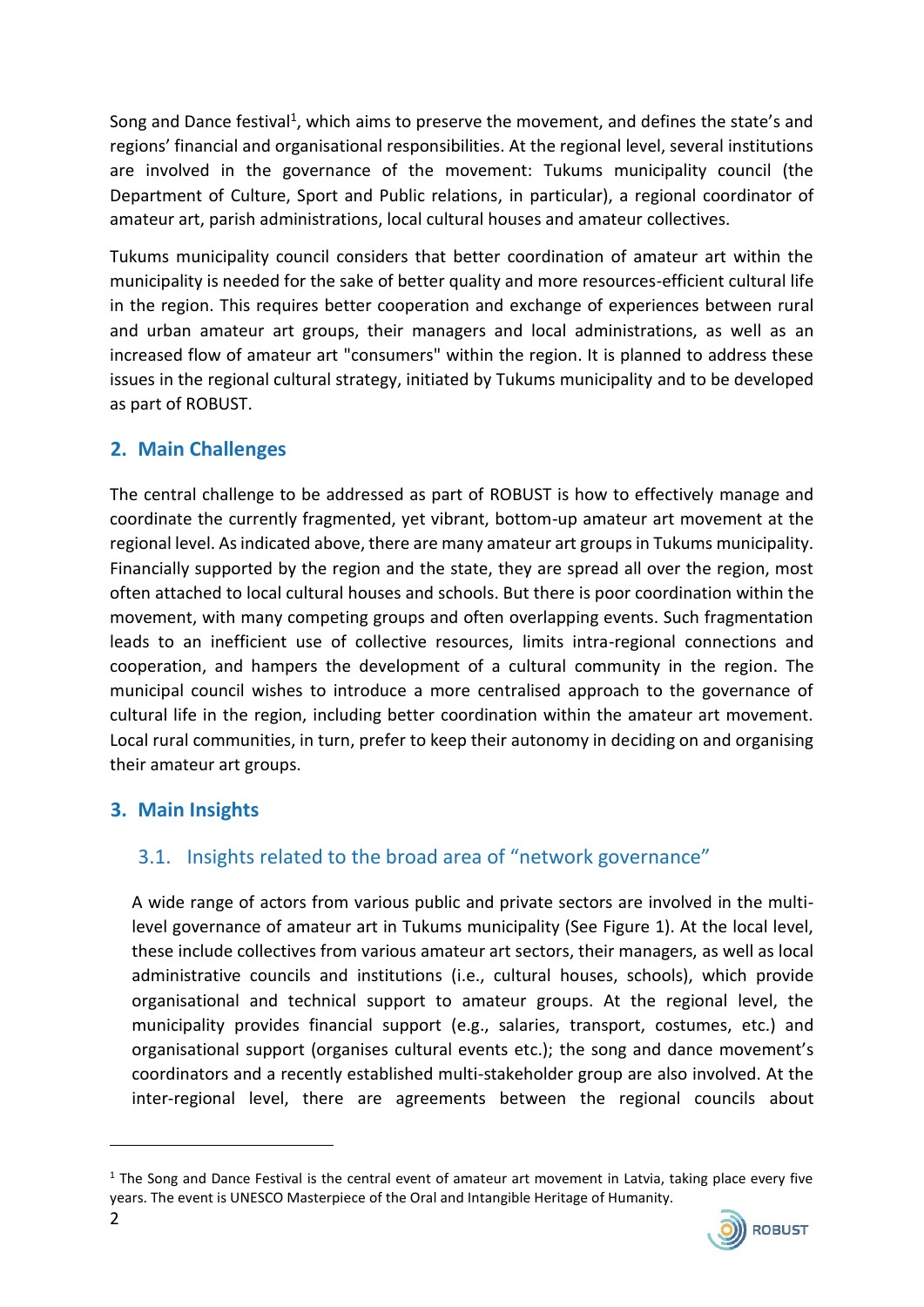cooperation in the preservation of song and dance traditions. There is a range of actors and regulative frameworks, and cooperation at national and international levels.





Source: adapted from The Cabinet of Ministers (2016).

At the national level, the movement is quite well coordinated with an established formal regulative and administrative structure. There is room to manoeuvre at the regional level, and each regional municipality contributes to the amateur art movement "according to its possibilities". Nonetheless, intra-regional governance of amateur art remains fragmented. The stated preference for autonomy expressed by local groups and collectives on the one hand, and attempts to organise cultural life centrally on the other, have hampered the establishment of collaborative governance arrangements at the regional level.

# 3.2. Insights related to mechanisms of cross-sectoral coordination and cooperation

The municipal council wishes to maintain, develop and increase accessibility to regional cultural heritage, including amateur art, for educational, recreational and socio-economic purposes. Vibrant amateur art is one of the key elements of the region's attractive cultural life, which is listed among the regional development priorities (Tukums region development programme). The amateur art movement contributes to the quality of life as it diversifies access to cultural experiences and provides opportunities for residents to express their own cultural creativity. In rural areas in particular, amateur art groups might be the only space for cultural entertainment and civic participation (Daugavietis 2015). By feeding into a range of cultural events in the region, the amateur art movement contributes

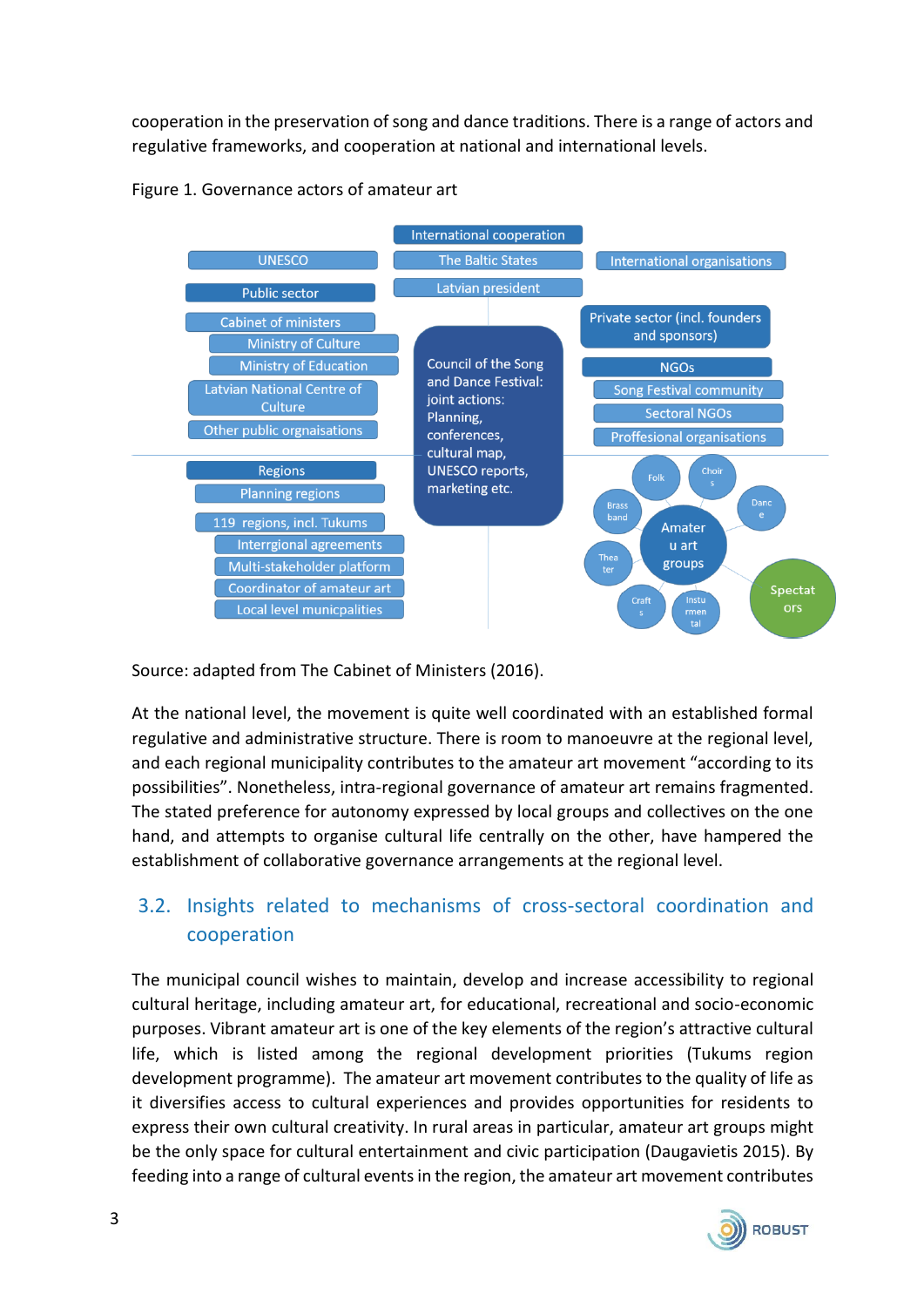to attracting visitors and is involved in the co-creation of the region's image. The increased number of visitors, in turn, is beneficial for local businesses and the regional economy.

The amateur art movement is well integrated with the educational sector. Educational institutions are involved in the maintenance of the amateur art movement. There is a national equivalent to the Song and Dance festival for children and young people. Tukums municipality schools have their amateur groups for children and young people. Regional song and dance events are organised for school children.

Participation in the amateur art movement and/or attending Song and Dance Festival events is also considered to be a means of improving social inclusion and social integration. There are several state and municipal initiatives implemented in order to improve accessibility for people from a wide range of socio-economic groups and territories, including more remote ones. This includes funding, free tickets for families with more than five children, providing transport, public events, broadcasting of events etc.

# 3.3. Insights related to the role of (actual, potential) social, organizational, institutional innovations

In addition to the formal centralised structure of amateur art management, bottom-up governance with a broader stakeholder participation is also developing. In June 2018, a joint working group brought together the managers of Tukums amateur groups, local council leaders, managers of local cultural houses, and Tukums Dance Region and Tukums Song Region managers for the first time. They discussed various aspects of amateur art in the context of the Song and Dance movement, and set aims and tasks for further work.

The Department of Culture at Tukums city has launched an online platform, created for sharing and coordinating cultural life in the municipality. However, the calendar has not yet gained popularity as a collaborative tool.

There is potential for cross-sectoral cooperation and coordination: a better coordinated amateur art movement would allow other services (tourism, educational, recreational activities) to be developed around cultural events, and involve creative professionals in the organisation of these events.

### **4. Effectiveness Indicators**

The regional council is fulfilling its functions, outlined in the national Law of Song and Dance Festival, and provides financial and organisational support to amateur art groups in the region. The number of groups and participants in the region remains high and has been increasing. Furthermore, a recent survey found that people living in Tukums are generally satisfied with the level of support to amateur art that the municipality provides (SKDS 2016).

However, the inability to organise cultural life in a manner that satisfies the needs of both local communities (i.e. autonomy) and the municipality (i.e. efficiency through centralisation) may have a negative effect on the quality of urban-rural connections. The fragmented nature